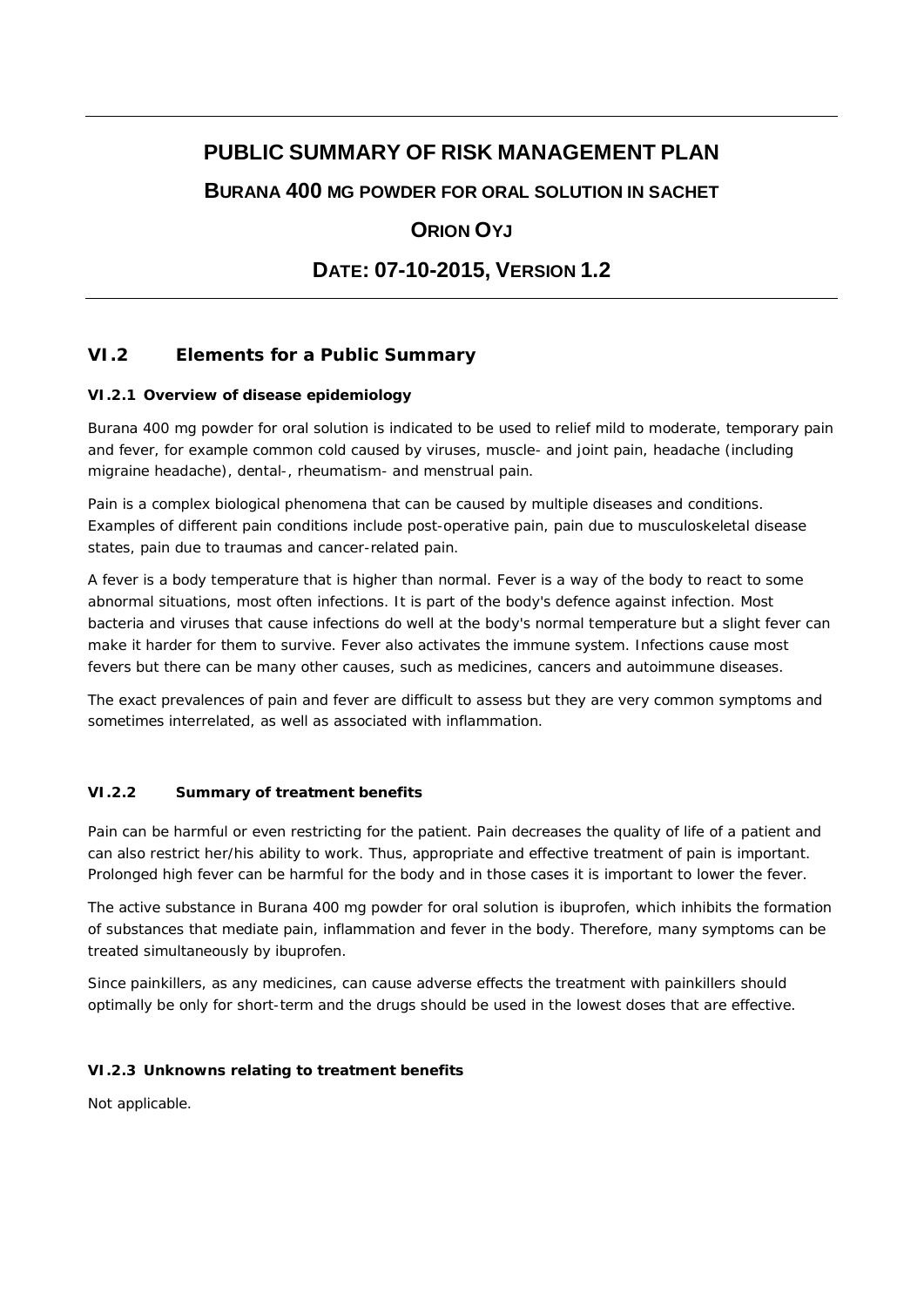# *VI.2.4 Summary of safety concerns*

## **Important identified risks**

| <b>Risk</b>                                   | What is known                                                                                                                                                                                                                                                                                                                                                                                                                                                                                                                                                        | Preventability                                                                                                                                                                                                                                                                                                                                                                                                                                                                                                                                       |
|-----------------------------------------------|----------------------------------------------------------------------------------------------------------------------------------------------------------------------------------------------------------------------------------------------------------------------------------------------------------------------------------------------------------------------------------------------------------------------------------------------------------------------------------------------------------------------------------------------------------------------|------------------------------------------------------------------------------------------------------------------------------------------------------------------------------------------------------------------------------------------------------------------------------------------------------------------------------------------------------------------------------------------------------------------------------------------------------------------------------------------------------------------------------------------------------|
| Adverse effects in stomach and<br>intestines  | It is known that the use of<br>Ibuprofen may cause ulcer and<br>bleeding in stomach or intestines.<br>This can sometimes be fatal.<br>Patients with increased<br>risk of ulcer and bleeding are<br>elderly patients, patients with a<br>history of ulcer and patients who<br>are using ibuprofen with high<br>doses and for a long time.                                                                                                                                                                                                                             | The patients, especially those<br>with high risk of ulcer and<br>bleeding, can be treated with the<br>lowest possible dose.<br>Concomitant use of protective<br>medication should be considered.<br>Patients with high risk of ulcer<br>and bleeding should be<br>monitored closely, particularly in<br>the initial<br>stages of treatment, so that ulcer<br>or bleeding is detected as early<br>as possible. Additionally,<br>treatment with ibuprofen should<br>be stopped if bleeding in stomach<br>or intestines occurs during the<br>treatment. |
| Adverse effects in heart and<br>blood vessels | The use of ibuprofen, particularly<br>at a high dose (>2400 mg daily)<br>and in long-term treatment can<br>be associated with a small<br>increased risk of myocardial<br>infarction or stroke. In patients<br>with a history of increased blood<br>pressure, impaired function of<br>the heart or other heart-related<br>diseases there is a risk for<br>adverse effects of the heart<br>and/or blood vessels with the use<br>of ibuprofen. Other risk<br>factors include abnormally<br>elevated levels of lipids in the<br>blood, diabetes mellitus and<br>smoking. | Patients with risk factors for<br>adverse effects in heart and/or<br>blood vessels should only be<br>treated with ibuprofen after<br>careful consideration. Similar<br>consideration should be made<br>before initiating long-term<br>treatment of patients with<br>predisposing risk factors. These<br>patients should be appropriately<br>monitored and advised.                                                                                                                                                                                   |
| Hypersensitivity and allergic<br>reactions    | Patients who are allergic to<br>ibuprofen or to any of the<br>excipients may experience<br>allergic reactions when treated<br>with Burana 400 mg powder for<br>oral solution.                                                                                                                                                                                                                                                                                                                                                                                        | Patients who know that they are<br>allergic to ibuprofen should<br>inform their physicians about the<br>hypersensitivity. In addition,<br>ibuprofen should be used with<br>caution in patients with asthma<br>and other previous<br>hypersensitivity reactions.                                                                                                                                                                                                                                                                                      |
| Impaired renal function                       | Ibuprofen can decrease the<br>function of the kidneys,                                                                                                                                                                                                                                                                                                                                                                                                                                                                                                               | When treating patients with<br>impaired function of the kidneys                                                                                                                                                                                                                                                                                                                                                                                                                                                                                      |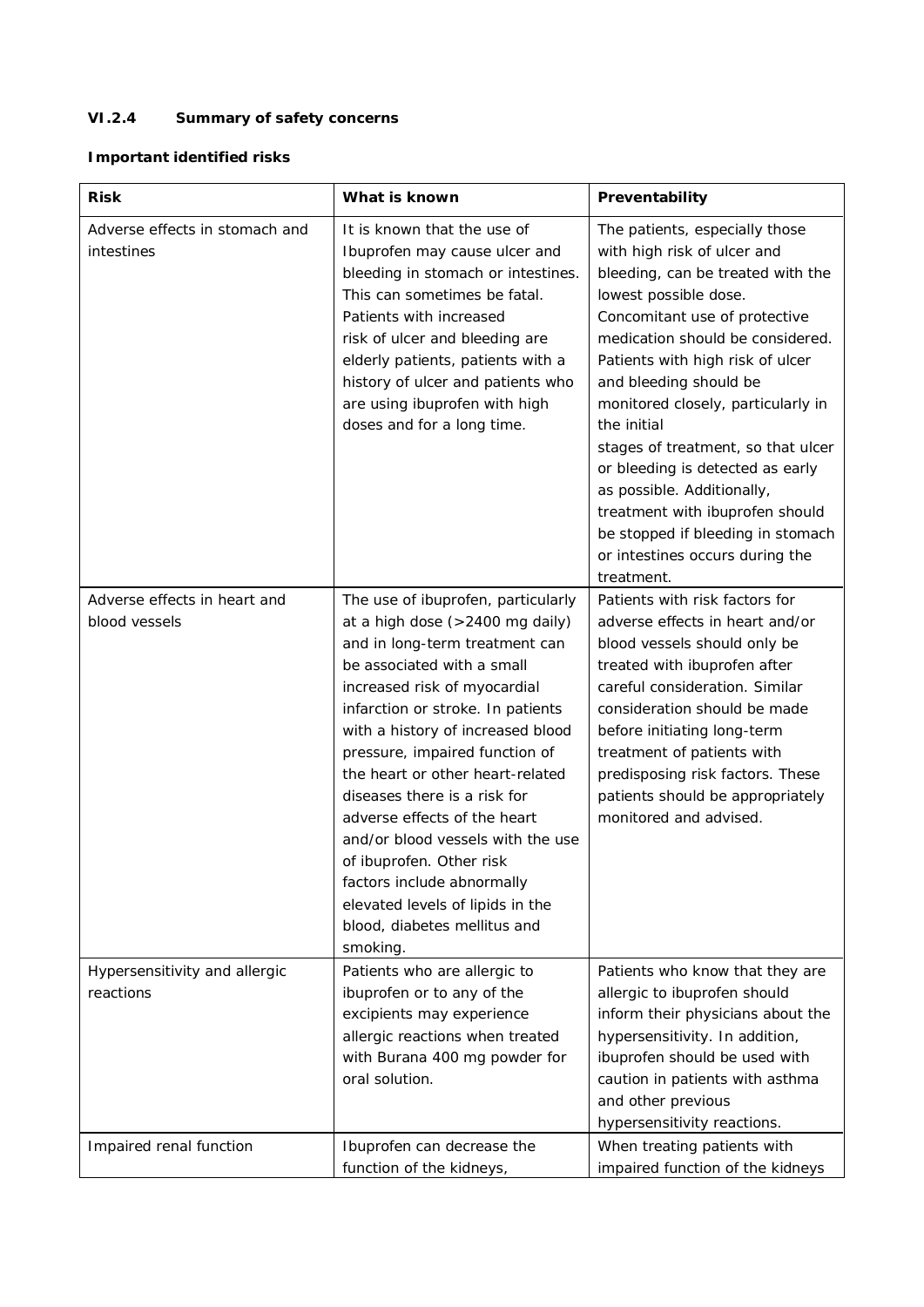| <b>Risk</b>                | What is known                                                                                                                                                                   | Preventability                                                                                                                                                                                                                                                                                                 |
|----------------------------|---------------------------------------------------------------------------------------------------------------------------------------------------------------------------------|----------------------------------------------------------------------------------------------------------------------------------------------------------------------------------------------------------------------------------------------------------------------------------------------------------------|
|                            | especially in patients with renal<br>impairment.                                                                                                                                | caution should be taken with the<br>dosage of ibuprofen and the<br>dosage should be assessed<br>individually. The dose should be<br>kept as low as possible and the<br>function of the kidneys should<br>be monitored. Patients with<br>severe renal impairment should<br>not use ibuprofen.                   |
| Increased risk of bleeding | Use of ibuprofen can increase<br>the risk of bleeding.                                                                                                                          | Patients with a history of a<br>disease in stomach or intestines<br>and patients whose blood does<br>not clot normally should be<br>treated with care and be closely<br>monitored during treatment. The<br>lowest effective dose should be<br>used for the shortest duration<br>necessary to control symptoms. |
| Aseptic meningitis         | Aseptic meningitis (inflammation<br>of the thin tissue that surrounds<br>the brain and spinal cord) has<br>been observed on rare occasions<br>in patients on ibuprofen therapy. | Physicians should carefully<br>consider the need for the<br>treatment and monitor the<br>patients with systemic lupus<br>erythematosus and related<br>diseases, closely for symptoms.                                                                                                                          |
| Use during late pregnancy  | When used in the late<br>pregnancy, ibuprofen may<br>cause adverse effects to the<br>foetus, increase the risk of<br>bleeding and prolong labour.                               | Ibuprofen should not be used<br>during the last trimester of<br>pregnancy.                                                                                                                                                                                                                                     |

### **Important potential risks**

| Risk                       | What is known (Including reason why it is considered a<br>potential risk)                                                                                                                                                                                                                                                                                                    |
|----------------------------|------------------------------------------------------------------------------------------------------------------------------------------------------------------------------------------------------------------------------------------------------------------------------------------------------------------------------------------------------------------------------|
| Use during early pregnancy | Use of ibuprofen during early pregnancy may adversely affect the<br>pregnancy and/or the development of the foetus. During the first and<br>second trimester of pregnancy, ibuprofen should not be used unless<br>clearly necessary. If it is considered necessary, the dose should be as<br>low as possible for the shortest duration necessary to control the<br>symptoms. |
| Lactation                  | Ibuprofen is excreted in breast milk but with normal doses and short-<br>term use, it is unlikely that it affects the infant. If ibuprofen is<br>prescribed for a long-term treatment, early weaning should be<br>considered. All in all, the use of ibuprofen during lactation should be<br>carefully considered.                                                           |
| Hepatic impairment         | Ibuprofen may adversely affect the function of the liver, especially in                                                                                                                                                                                                                                                                                                      |